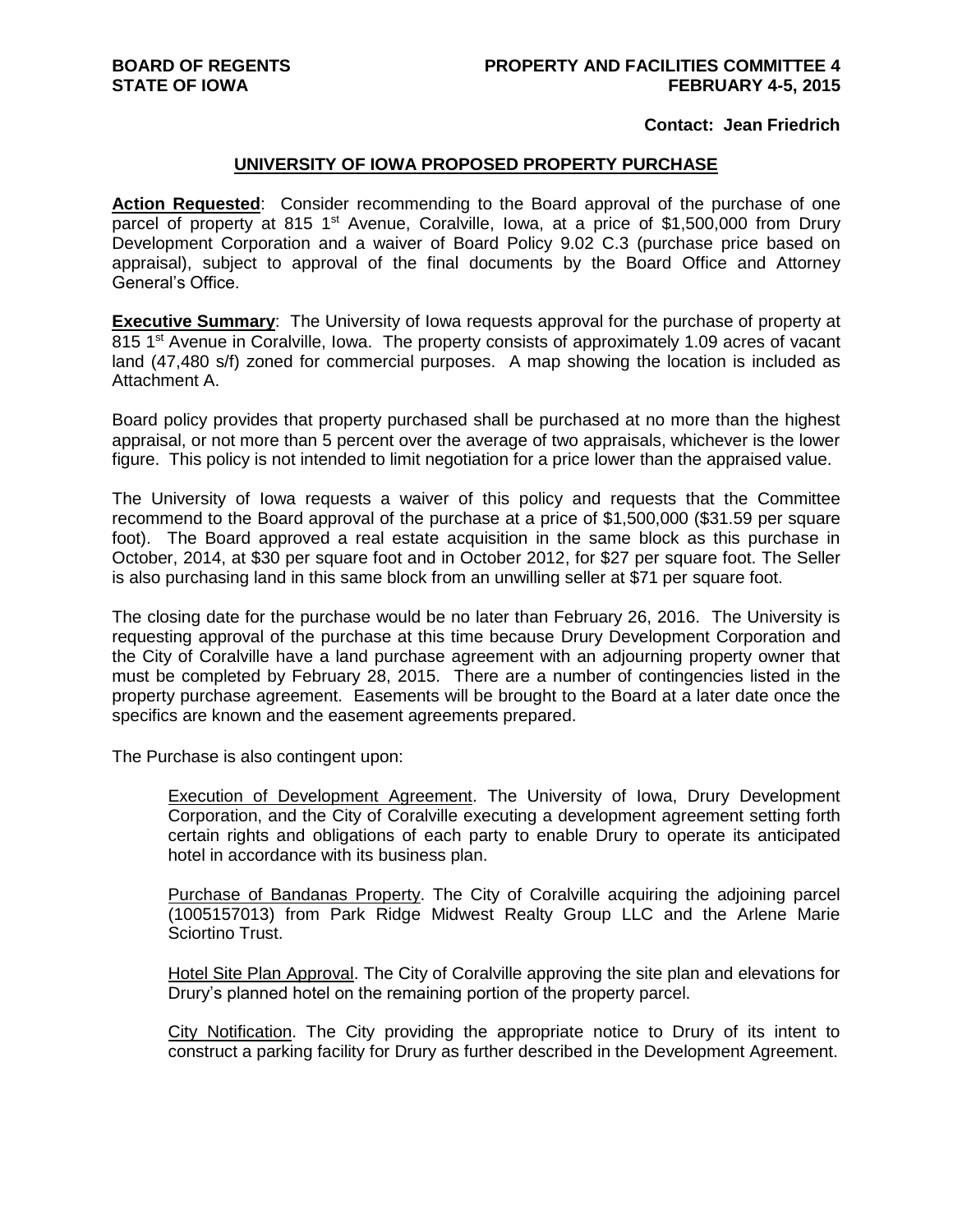Permanent Access Easement. The City of Coralville, Drury, and the University agreeing on a non-exclusive curb cut and non-exclusive access driveway easement from  $9<sup>th</sup>$ Street for use by Drury for hotel guests and employees.

Temporary Construction Staging Easement. The University and Drury entering into a temporary construction easement agreement to allow Drury to utilize the property for a construction staging area for its hotel with time frames defined which would enable the University to also construct the curb cut and access driveway set forth in the above paragraph.

Funds for the purchase of this property will be provided by UIHC capital funds from hospital earnings.

This property is in the Iowa River Landing development in Coralville near UIHC's new ambulatory care clinic facility and adjacent to newly acquired UIHC property (approved by the Board in 2012 and 2014).

Drury Development Corporation is a willing seller at this time; acquiring the property now allows it to be purchased at fair market value. This property and property UIHC already owns are important to UIHC as master planning for the area moves forward. UIHC, the City and adjoining property owners plan to create a new subdivision plat with new lot boundary lines that will allow UIHC to appropriately size and site a new patient care facility. UIHC will report back to the Board at a later date seeking permission to proceed on a specific, future building at this location.